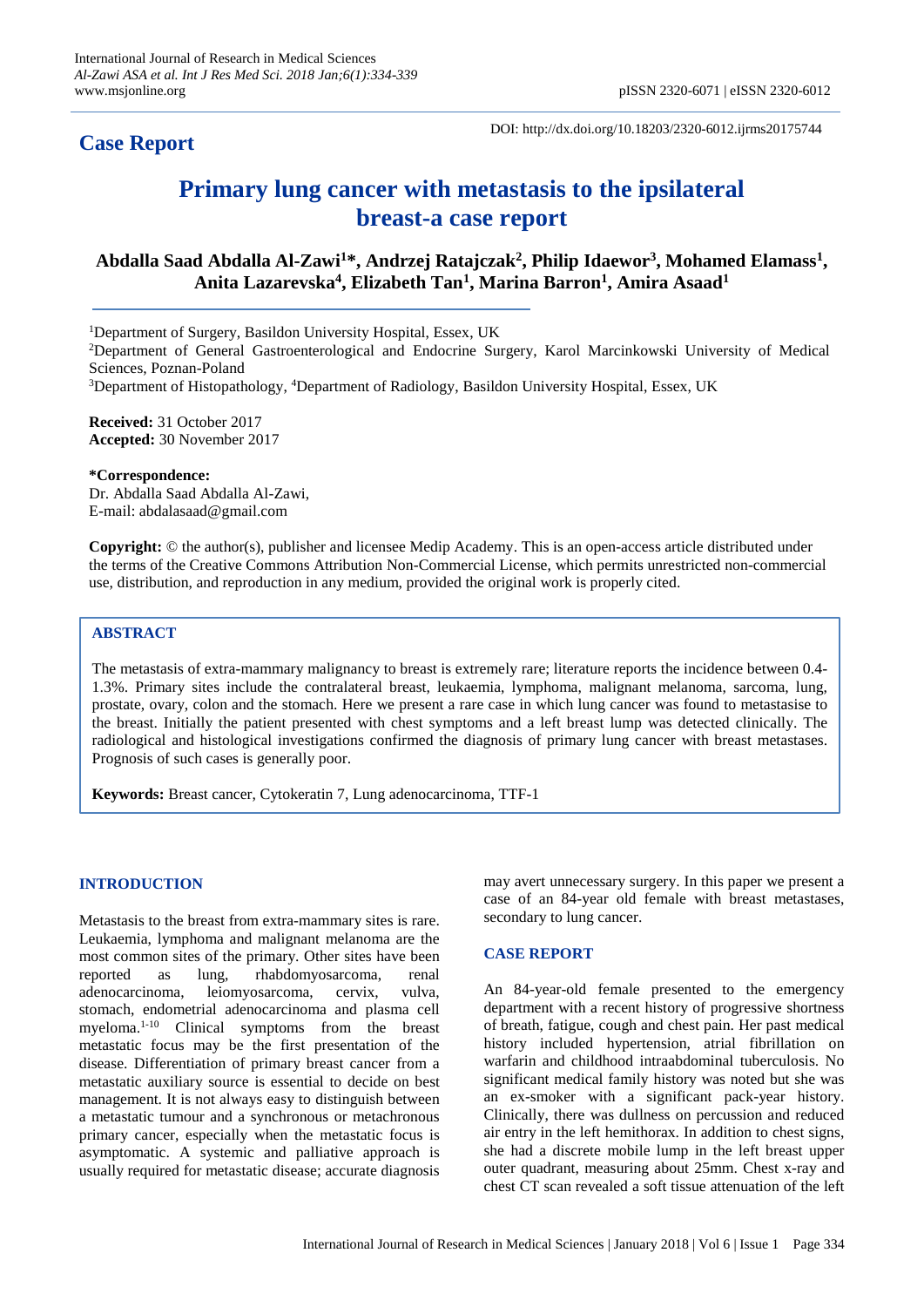lung lower lobe mass associated with a large left-sided hydropneumothorax (Figures 1,2). Mammogram showed a suspicious soft tissue mass in the left breast upper outer quadrant (Figure 3). The left breast ultrasound scan detected a 21x20x13mm hypoechoic suspicious lesion with slightly irregular margins (Figure 4); this was graded as M4/U4 in BIRADS [Breast Imaging-Reporting and Data System].



**Figure 1: chest x-ray. left side hydro-pneumothorax with lesion in the left lung lower lobe.**



**Figure 2: Axial view chest CT scan. Mass lesion in left lung lower lobe with left sided hydro-pneumothorax.**

Left lung mass biopsy showed several fragments of soft tissue infiltrated by sheaths of relatively large epithelial cells with round-oval nuclei, vast eosinophilic cytoplasm of distinct limits (Figure 5), and frequent mitosis and apoptosis bodies. Tumour cells expressed high levels of CK7 (Figure 6) and TTF-1 (Figure 7), but were negative for CK5, P63, oestrogen receptor (ER) (Figure 8) and GCDF-15 (Figure 9). Lung ALK was negative in immuno-histochemistry. The left breast biopsy was similar to the lung biopsy in morphology (Figure 10) and biopsy was completely negative for ER (0/8) and PR (0/8), with Ki67 proliferative index of approximately 60%. Her-2 was also negative by both IHC and ISH. The left breast biopsy was also similar to the lung biopsy in

the immunophenotype. Screening for both lung ALK-IHC and EGFR mutation was negative. These features were in keeping with an adenocarcinoma of the lung, predominantly solid type. The patient was referred to the oncological team for further management.



**Figure 3: Left mammogram [MLO and CC] views. Soft tissue mass in outer upper quadrant (M4).**



**Figure 4: Left breast US. 21x20x13 mm hypoechoic lesion with slightly irregular margins (U4).**



**Figure 5: Fragments of tissue from lung biopsy sample infiltrated by poorly differentiated carcinoma (H and E).**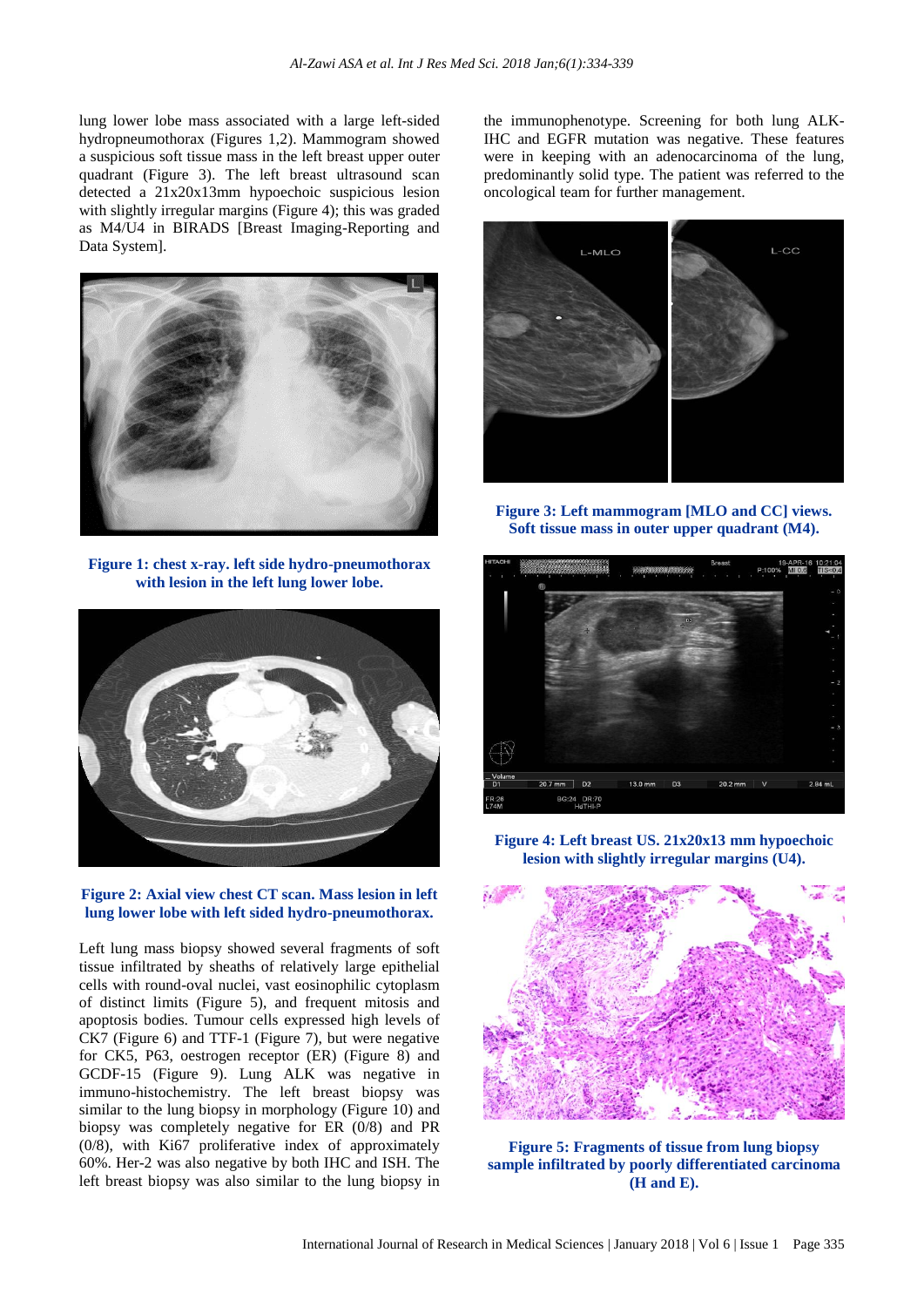

**Figure 6: The neoplastic cells are positive for CK7.**



**Figure 7: The lung biopsy tumour is strongly positive for TTF-1.**



**Figure 8: ER negative.**

### **DISCUSSION**

WHO classifies lung cancer into epithelial origin [adenocarcinoma, squamous carcinoma], lymphohistiocytic, ectopic origin, neuroendocrine, mesenchymal and metastatic.<sup>11</sup> The neuroendocrine

tumours are subdivided into small cell carcinoma (SCC), large cell carcinoma, carcinoids and sarcomatoid carcinoma. <sup>11</sup> Primary lung cancer is the most common malignancy after non-melanocytic skin cancer, and the leading cause of human cancer deaths worldwide, with an overall 5-year survival rate of 10% to 15%.<sup>12,13</sup> Nonsmall-cell lung cancer (NSCLC) accounts for 80-85% of lung cancers, it is subdivided into three distinct histological subtypes: adenocarcinoma, lung squamous cell carcinoma (SQCC) and large cell carcinoma.14,15 Studies have shown that smoking is the main risk factor of lung cancer, accountable for 80% of cases. <sup>16</sup> The most common sites of small cell carcinoma is the lung, but it can also occur in extra-pulmonary sites such as the gastrointestinal, genitourinary or gynaecological tracts, head and neck. 17



**Figure 9: GCDFP15 negative.**



**Figure 10: Cores of breast tissue biopsy infiltrated by Invasive carcinoma.**

Small cell lung cancer (SCLC) presents as a highly aggressive malignant disease that displays poorly differentiated neuroendocrine features. <sup>18</sup> Nearly all cases of SCLC are attributable to cigarette smoking, accounting for 15% of all cases. In the UK, lung cancer is the third (13%) most commonly diagnosed cancer after breast (15%) and prostate (13%) and before bowel cancer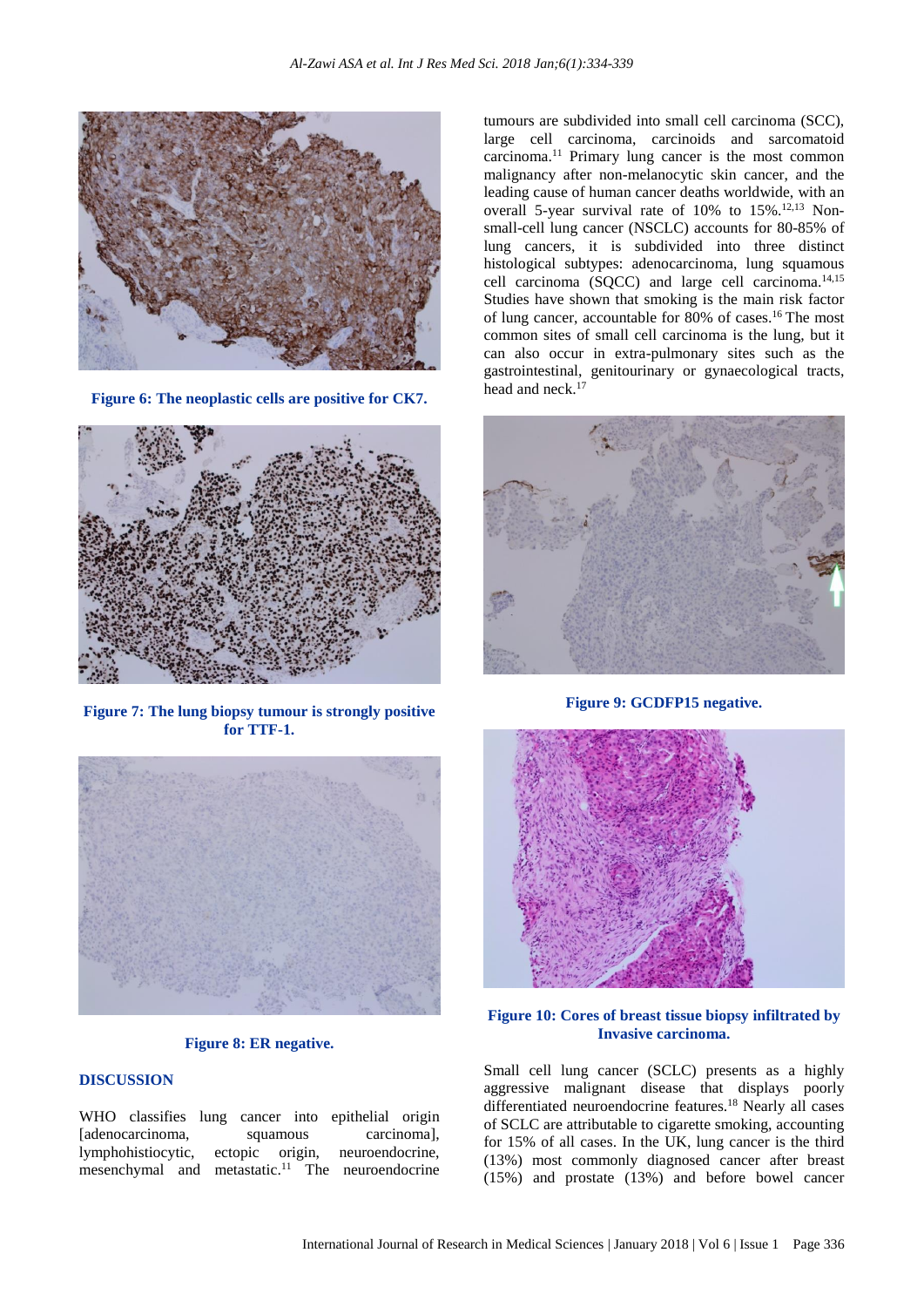(11%). These four cancers together account for more than half  $(53%)$  of all new cases in the UK  $(2014).^{19}$  The recent researches showed that the incidence of SCLC has been decreasing in frequency over the last two decades.<sup>20</sup>

About 20% of newly diagnosed lung adenocarcinomas present with remote metastatic disease. The most frequent sites of metastasis in descending order are brain, bone, liver, and adrenal glands. <sup>21</sup> The Autopsy studies revealed that non-small cell lung cancer (NSCLC) can spread to any organ. <sup>22</sup> Breast invasion by metastatic solid extramammary tumours is uncommon due to the large areas of fibrous tissue and relatively poor blood supply in the breast.<sup>23</sup> Breast metastases from an extra-mammary primary tumour, including lung cancer, is rarely reported and has an incidence of 0.5% to 3% for all breast malignancies. The most commonly reported sites of primary malignancies which metastasise to the breasts are leukaemia/lymphoma (48%), or malignant melanoma (38%). Other less common sites are lung (13%), colon, rhabdomyosarcoma, renal adenocarcinoma, leiomyosarcoma, cervix, vulva, stomach, endometrial adenocarcinoma and plasma cell myeloma.<sup>1-10,24,25</sup>

The secondary malignant lesions in the breast are most often freely mobile, well-circumscribed, round oval masses. There is also frequently an absence of skin involvement. These features may mimic a benign tumour. <sup>23</sup> Mammogram could be useful in the differential diagnosis of primary and metastatic breast neoplastic lesions. The typical mammographic presentation of metastatic breast malignancy is a round and dense mass. Speculation, distortion of the adjacent architecture and micro calcifications are usually not seen, except in the rare case of metastasis from ovarian carcinoma. 3,23,26-27 The imaging and histology of both primary and metastatic sites can confirm the diagnosis. Hormone receptor status and immuno-histochemistry are necessary to exclude the primary breast cancer. The tissue-specific transcription factor (TTF-1) is expressed in lung epithelial cells and thyroid cells, including C cells. It is also positive in certain areas of the brain. TTF-1 is found to be positive in approximately 70% of pulmonary adenocarcinomas, both primary and metastatic. 28,29

The majority of primary breast cancers are TFF-1 negative; only a few cases of breast primary small-cell carcinoma express positivity. 30,31 TTF-1 immunohistochemical study in our case was positive. Careful immunohistochemical analysis, including ER, PR, Her2, which may be positive in breast cancer, is needed to confirm the origin. ER, PR and Her2 analysis in our case was negative. Cytokeratin 7 (CK7) is a 5-kDa basic protein, which shows strong expression in different epithelia including the breast, upper gastrointestinal tract, endometrium, urinary bladder, pancreas, biliary tract, and lung.<sup>32,33</sup> CK7 expression was significantly more frequent in pulmonary adenocarcinoma and breast adenocarcinoma than adenocarcinoma of gastrointestinal (GI) origin. <sup>34</sup> In our case CK7 test expressed positivity.

CK20 is a 46-kDa acid protein found in the epithelium of the intestine, bladder, pancreas and biliary tract as well as in Merkel cells. <sup>35</sup> CK20 is essentially negative in breast cancer, lung adenocarcinoma and ovarian cancer. <sup>36</sup> It is reported that CK20 expression was significantly more prevalent in adenocarcinoma that originated in the GI tract than that of pulmonary or breast origin. <sup>34</sup> Despite this fact, CK20 may express positivity in lung adenocarcinoma. 34,37-39 Adenocarcinoma originating in the lungs is typically CK7 positive and CK20 negative. However, this immuno-histochemistry profile is not specific to pulmonary adenocarcinomas; it may also be seen in breast cancer, thyroid cancer, upper gastrointestinal or gynaecological carcinoma, biliary tracts, and pancreatic cancer. 40

Our case was CK7 positive. Gross cystic disease fluid protein 15 (GCDFP-15), which is regulated by the androgen receptor (AR), is a marker of value in differentiation of breast originated tissue. Its expression is higher in tumours with favourable prognostic features.<sup>41</sup> GCDFP-15 was not detected in our case.

The other useful marker is EML4-ALK (echinoderm microtubule-associated protein-like 4 anaplastic lymphoma kinase). It is a fusion gene which has been identified as a potent oncogenic driver in non-small-cell lung cancer, in particular adenocarcinoma (ADC). It defines a unique subgroup of lung ADC, which may be responsive to ALK inhibitors. <sup>42</sup> Cytokeratin 5 is a protein marker which defines a basal-like subtype of invasive ductal carcinoma of the breast that is usually CK5/6+, ER-, PR-, HER2-. <sup>43</sup> CK5 was negative in our case. P63 (transformation-related protein 63) is a protein that is encoded by the TP63 human gene. This marker is used for squamous differentiation, it rarely stains adenocarcinoma. 44

This was not expressed in our case. Epidermal Growth Factor Receptor (EGFR) is a transmembrane protein, its function is a membrane receptor for the epidermal growth factor family. Overexpression of this marker has been identified in NSCLC (41%) and up to 89% in lung squamous carcinoma. <sup>45</sup> Chemotherapy remains the standard of care for the majority of patients with metastatic lung cancer and a new treatment approach based on immunomodulation is in place. Program Death-1 (PD1) protein is a co-T-cell regulatory receptor that controls the immunosuppression mechanism by binding to the PD-L1 ligand present on stromal and tumour cells. Current clinical trials revealed that blocking this receptorligand interaction results in an enhanced T-cell response and significant tumour cell death. <sup>46</sup> The outcomes of patients with breast metastases are poor, and 80% of these patients die within 1year of presentation. 23

### **CONCLUSION**

Although metastases to breast from other sites are rare, a secondary lesion should be considered in the differential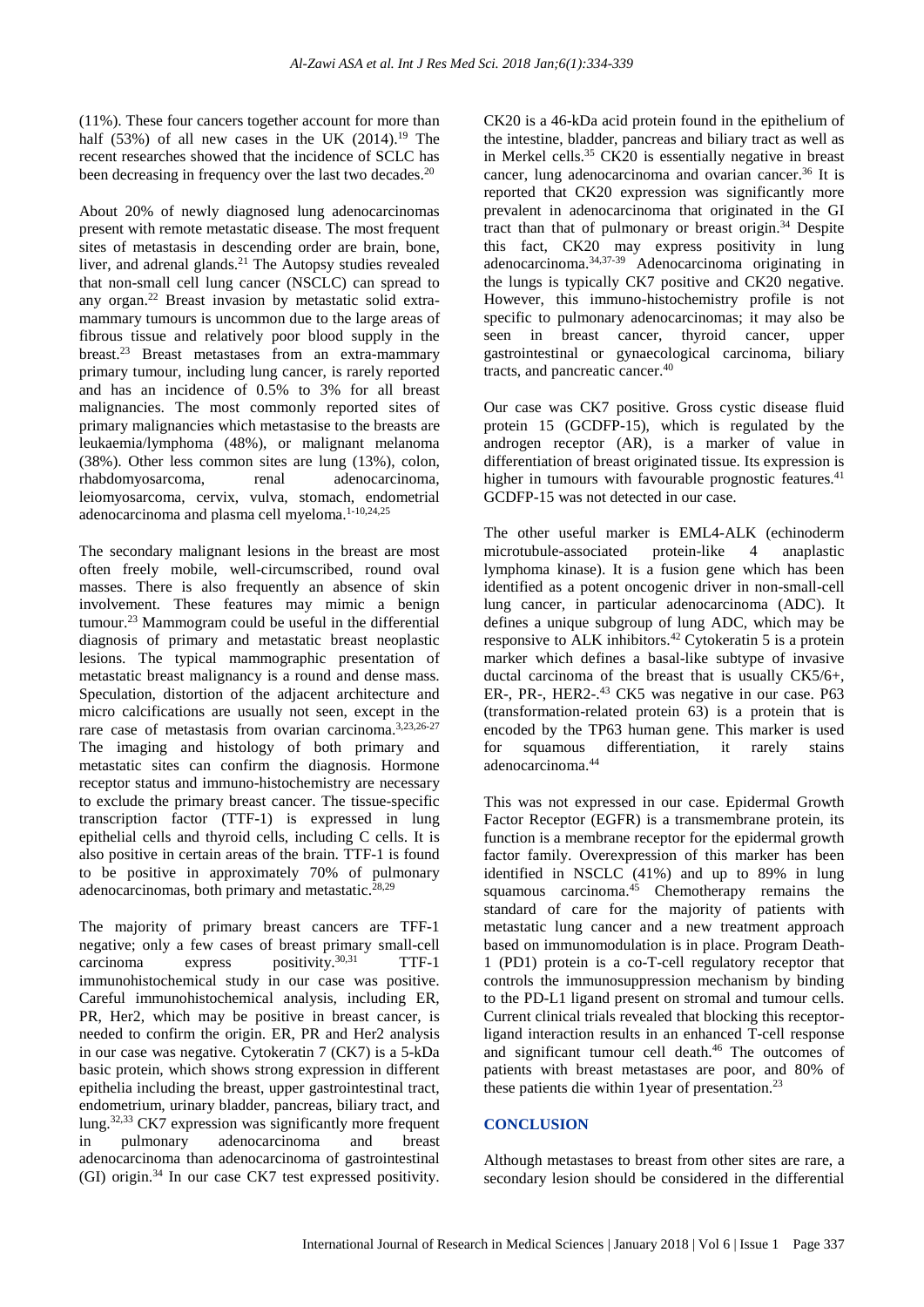diagnosis of breast cancer if the morphology is unusual for primary breast cancer. This is especially the case if there is a previous or current history of malignancy. Accurate diagnosis to distinguish a primary breast carcinoma from a metastatic one is crucial. This needs effective communication between the clinician, radiologist and pathologist, to ensure the most appropriate therapeutic plan is put in place.

#### **ACKNOWLEDGEMENTS**

Authors would like to thank Ms Jessica Eades from the Breast Unit Radiology team at Basildon University Hospital for her expert technical assistance in image selection. Thanks also to Ms Sarah Colquhoun, Senior Library Assistant at Basildon Healthcare Library at Basildon University Hospital for her valuable assistance in collecting the scientific reference papers.

*Funding: No funding sources Conflict of interest: None declared Ethical approval: Not required*

#### **REFERENCES**

- 1. Kelly C, Henderson D, Corris P. Breast lumps: rare presentation of oat cell carcinoma of lung. J Clin Pathol. 1988;41:171-172.
- 2. Jeong YJ, Bong JG,Oh HK, Park SH, Kang SM, Bae SH. Metachronous isolated breast metastasis from pulmonary adenocarcinoma with micropapillary component causing diagnostic challenges. BMC Cancer. 2014;14:736.
- 3. Hsu W, Sheen-Cheen S, Wang JL, Huang CC, Ko SF. Squamous Cell Lung Carcinoma Metastatic to the Breast. Anticancer Research. 2008,28:1299- 1302.
- 4. Tamiolakis D, Venizelos I.Nikolaidou S. Prassopoulos P. Alexiadis G. Simopoulos C. Papadopoulos N Bilateral metastatic rhabdomyosarcoma to the breast in an adolescent female. Onkologie. 2004;27:469-471.
- 5. Sheen-Chin S, Eng H, Ko S. Metastatic Rhabdomyosarcoma to the breast. Anticancer Res. 2005;25:527-530 .
- 6. Smymiotis V, Theodosopoulos T, Marinis A, Goula K, Psychogios J, Kondi-Pafiti A. Metastatic disease in the breast from nonmammary neoplasms. Eur J Gynaecol Oncol. 2005;26(5):547-550.
- 7. Kumar L, Tanwar RK, Karak PK, Shukla NK. Breast metastasis from primary cervical cancer. Asia Oceania J Obstet Gynaecol. 1994;20(4):345- 348.
- 8. Khouchani M, Benchakroun N, Tahri A, Tawfiq N, Jouhadi H, Acharki A, et al. Breast metastasis from vulvar carcinoma: case report and review of literature. Cancer radiotherapie: J de la Societe francaise de radiotherapie Oncolog. 2008;12(2):120- 5.
- 9. He CL, Chen P, Bing-Lan Xia, Qin Xiao, Cai FL. Breast metastasis of gastric signet-ring cell carcinoma: a case report and literature review. W J Surg Oncol. 2015;13:120.
- 10. Domanski HA. Metastases to the breast from extramammary neoplasms. A report of six cases with diagnosis by fine needle aspiration cytology. Acta Cytol. 1996;40(6):1293-300.
- 11. Travis WD, Brambilla E, Nicholson AG, Yatabe Y, Austin JH, Beasley MB, et al. The 2015 World Health Organization classification of lung tumors: impact of genetic, clinical and radiologic advances since the 2004 classification. J Thoracic Oncol. 2015;10(9):1243-60.
- 12. Sanguinetti A, Puma F, Lucchini R, Santoprete S, Cirocchi R, Corsi A, Triola R, Avenia N. Breast metastasis from a pulmonary adenocarcinoma: case report and review of the literature. Oncol lett. 2013,5:328-332.
- 13. Villalobos P, Wistuba II. Lung cancer biomarkers. Hematology/Oncology Clinics. 2017;31(1):13-29.
- 14. American Cancer Society report, 2017. Available at https://www.cancer.org/research. Accessed on 23 Feb 2017.
- 15. Ma Y, Fan M, Dai L, Kang X, Liu Y, Sun Y, et al. Expression of p63 and CK5/6 in early‐stage lung squamous cell carcinoma is not only an early diagnostic indicator but also correlates with a good prognosis. Thoracic Cancer. 2015;6(3):288-95.
- 16. Peters EN, Warren GW, Sloan JA, Marshall JR. Tobacco assessment in completed lung cancer treatment trials. Cancer. 2016;122(21):3260-2..
- 17. Luh SP, Kuo C, Tsao TCY. Breast metastasis from small cell lung carcinoma. J Zhejiang Univ Sci B. 2008;9(1):39-43.
- 18. Borromeo MD, Savage TK, Kollipara RK, He M, Augustyn A, Osborne JK, et al. ASCL1 and NEUROD1 reveal heterogeneity in pulmonary neuroendocrine tumors and regulate distinct genetic programs. Cell reports. 2016;16(5):1259-72.
- 19. Cancer Research UK, 2017. Available at https://www.cancerresearchuk.org/. Accessed on 22 oct 2017.
- 20. Sørensen M, Pijls-Johannesma M, Felip E. Smallcell lung cancer: ESMO Clinical Practice Guidelines for diagnosis, treatment and follow-up. Ann Oncol. 2010;21(5):120-25.
- 21. Maounis N, Chort M, Legaki S, Elina E, Emmanouilidou A, Demanokou M, Tsiafaki X. Metastasis to the breast from an adenocarcinoma of the lung with extensive micropapillary component: A case report and review of the literature. Diagnostic Pathol. 2010;5:82.
- 22. Matthews MJ. Problems in morphology and behaviour of bronchopulmonary malignant disease. In: Lung Cancer: Natural History, Prognosis and Therapy. Isreal L and Chahanian P (ed). Academic Press, New York;1976:23-62.
- 23. Yoon M, Song C, Seo M, Kim M, Oh T, Jang U, et al. A Case of Metachronous Metastasis to the Breast